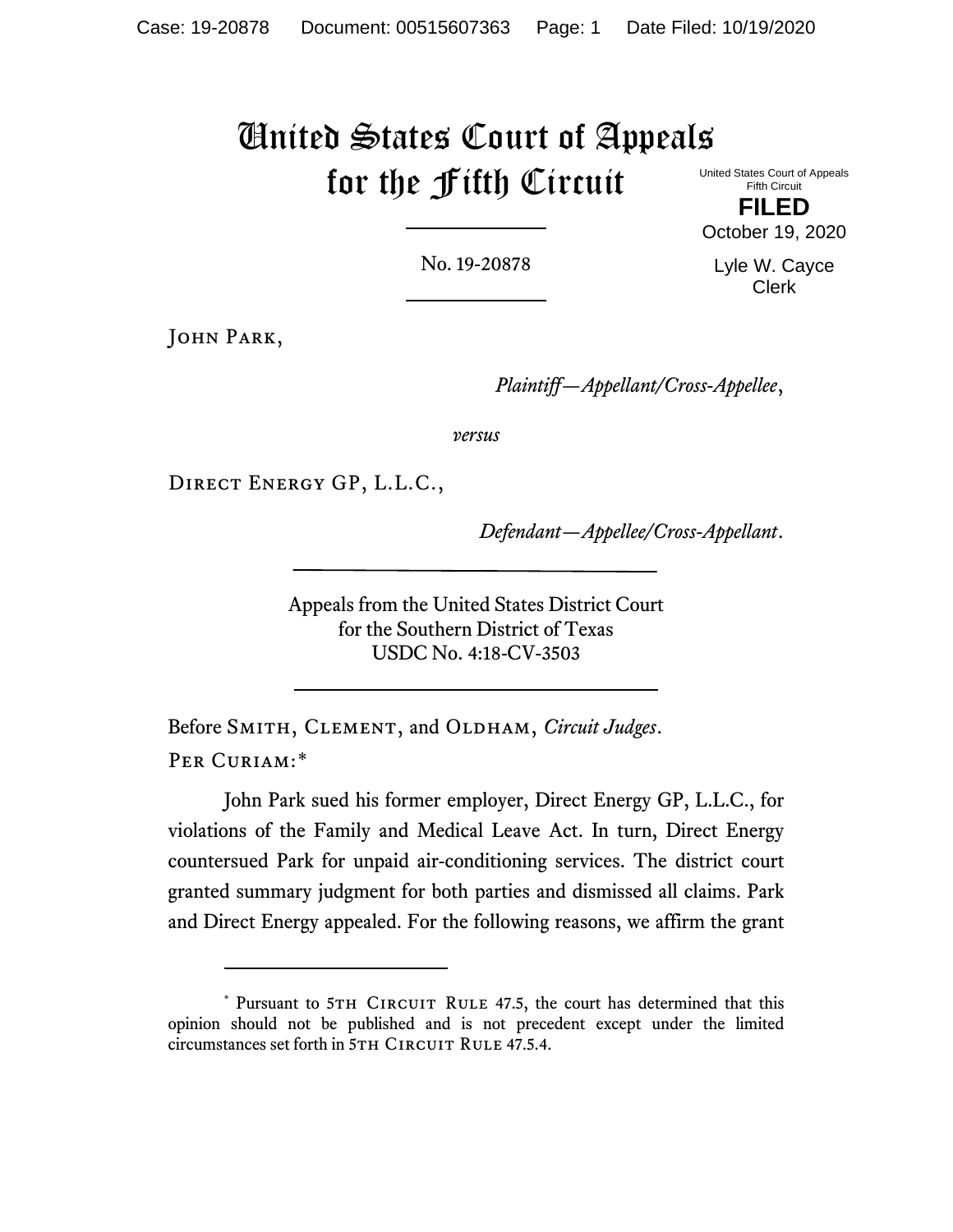of summary judgment on Park's claims, but we vacate the grant of summary judgment on Direct Energy's counterclaim and remand for the district court to dismiss that claim for lack of subject-matter jurisdiction.

I.

Direct Energy is a retail provider of electricity, natural gas, and energy-related services. In October 2016, Direct Energy hired Park as a financial director. In this role, Park supplied financial analysis and planning support for three business units. He reported to Julie Streich until September 2017, when Dana Mason took over as his supervisor.

Mason was never satisfied with Park's job performance. Just before Park received his year-end review in December 2017, Mason told Streich that he would have given Park an unsatisfactory rating of "does not meet[]" expectations if Park's review were based only on the three months that Mason had supervised him. Indeed, in those three months, Mason chided Park many times for issues with his work. But Mason wanted to give Park the benefit of the doubt, so he gave Park a rating of "achieves" expectations for the year. Mason made it clear, though, that Park's performance needed to improve.

At a holiday dinner in late 2017, Park announced to some of his coworkers that his wife was pregnant with the couple's third child. Park hadn't thought about taking any time off to bond with the child at this point. About a month later, Park mentioned to Mason that he "might" take some time off after the baby is born, but he wasn't sure of the anticipated timing or duration.

On January 30, 2018, Park asked Angie Moore, a human-resources employee, about Direct Energy's leave policies. Moore told him that employees are eligible for up to twelve weeks of unpaid leave under the Family and Medical Leave Act ("FMLA"), and she passed his inquiry along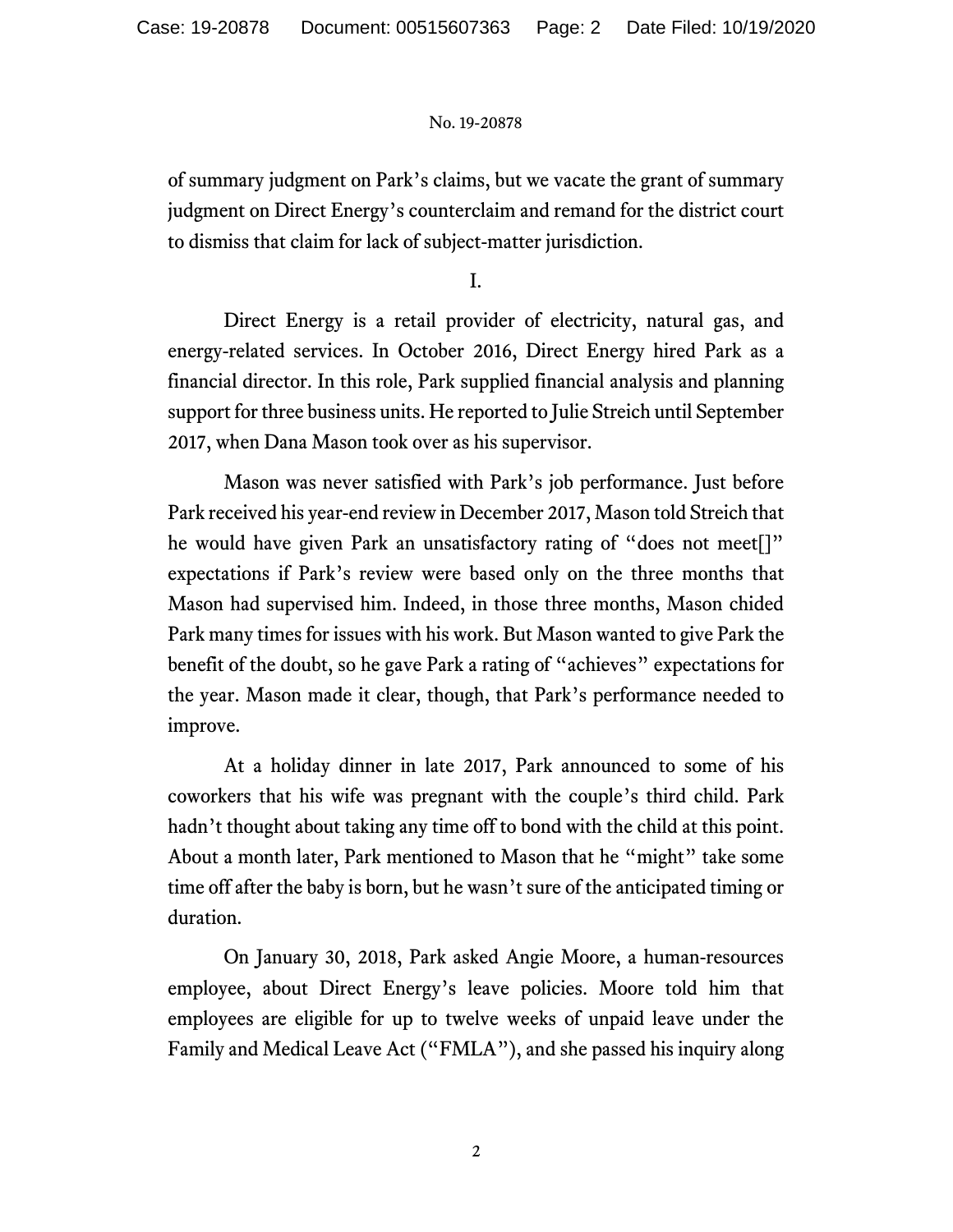to Charlotte Strachan, another human-resources employee. Strachan sent Park an e-mail later that day. She confirmed that Park may be eligible for unpaid FMLA leave and told him that he may be eligible for leave under Direct Energy's parental leave policy as well. Strachan gave Park copies of Direct Energy's FMLA and parental leave policies and told him to contact MetLife, the company's third-party benefits administrator, for more details on eligibility and the application process.

Park said the word "unpaid" was a "deal killer" for him, so he didn't pay much attention to the FMLA and parental leave policies. To be sure, FMLA leave is unpaid, but the parental leave offered by Direct Energy is not. Had Park paid closer attention to the parental leave policy that Strachan gave him, he would have seen that employees on parental leave receive 80% of their regular salaries. Park didn't ask Strachan or Moore any follow-up questions about Direct Energy's leave policies. Because he thought he wouldn't get a paycheck, he "moved on."

Meanwhile, Mason didn't see any improvement in Park's performance after his year-end review. So he met with Park again on February 12, 2018, to remind Park that he needed to improve. A couple days later, Mason discussed his concerns about Park with Angela Wilson, a senior human-resources advisor. As Mason later explained, he thought he would likely fire Park, and he needed approval from human resources before doing so.

Park's baby came sooner than expected. His wife gave birth to their son by caesarean section on February 22, 2018. Park left work when he heard the news and took the next couple weeks off. A few days after the birth, Park had lunch with a colleague, Charlie Benore, who mentioned that he had taken three months' leave at 80% pay when his child was born. This surprised Park, because he thought FMLA and parental leave were unpaid. Once Park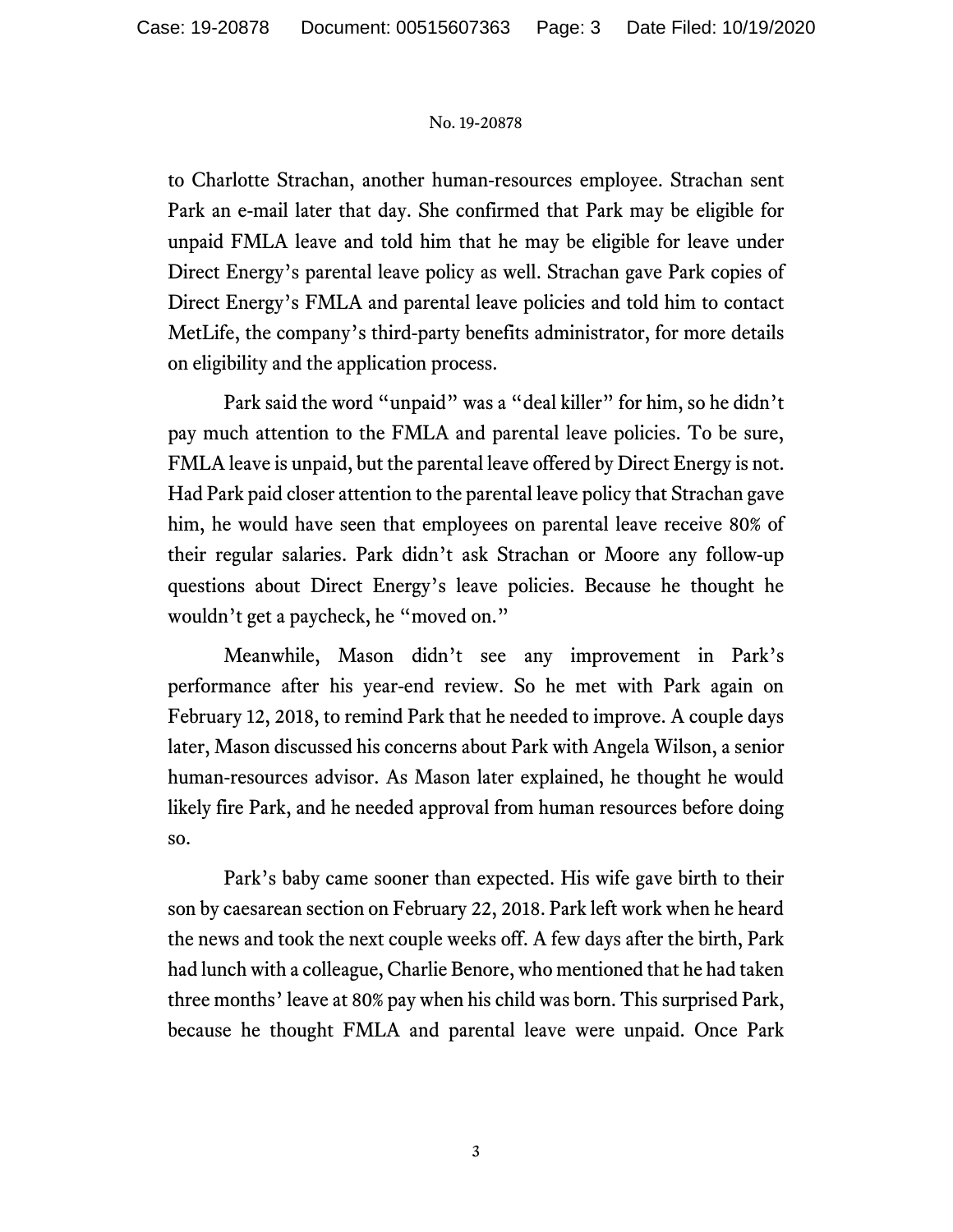realized that he could request FMLA leave concurrently with parental leave and receive 80% of his salary for up to twelve weeks, he decided that's what he wanted to do.

On February 28, while Mason was working late, he received a message from Park. Park told Mason that he was working on a slideshow for an upcoming meeting. After they discussed the upcoming meeting, Park said, "I should probably plan to be there." Mason told Park that wouldn't be necessary: "stay out till next week thats [sic] fine." Park suggested instead that he come in the next week and "take the following [week] off." Park then brought up his conversation with Benore: "u know charlie tells me that he took 3 months off? u can do that?" "I wouldn't advise that," Mason responded, "taking 3 months." Park replied with a smiley face symbol followed by "some people get 10 weeks vacation too lol."

According to Mason, he initially though Park was talking about taking three months of paid vacation time—it was late at night after a long workday, Mason wasn't familiar with Benore's leave request, and Direct Energy has a flexible, self-managed vacation policy. Upon further reflection, however, Mason realized Park might have been asking about taking leave. So he emailed Park the next morning: "The 3 month leave you were referring to is at 80% pay for bereavement. I can confirm if you're interested." Mason testified that he mistakenly used the word "bereavement," but he thought the spirit of his e-mail was clear—he was asking if Park wanted him to look into options for taking leave. Park found the mention of bereavement "odd," but he didn't follow up with Mason about taking leave.

Mason continued to discuss Park's poor job performance with human resources. He met with Wilson again on March 8, 2018, to talk about the "next steps." And that following week, Mason met with Wilson and two others, Martine Savage and Jonathan Phillips. He explained to them that he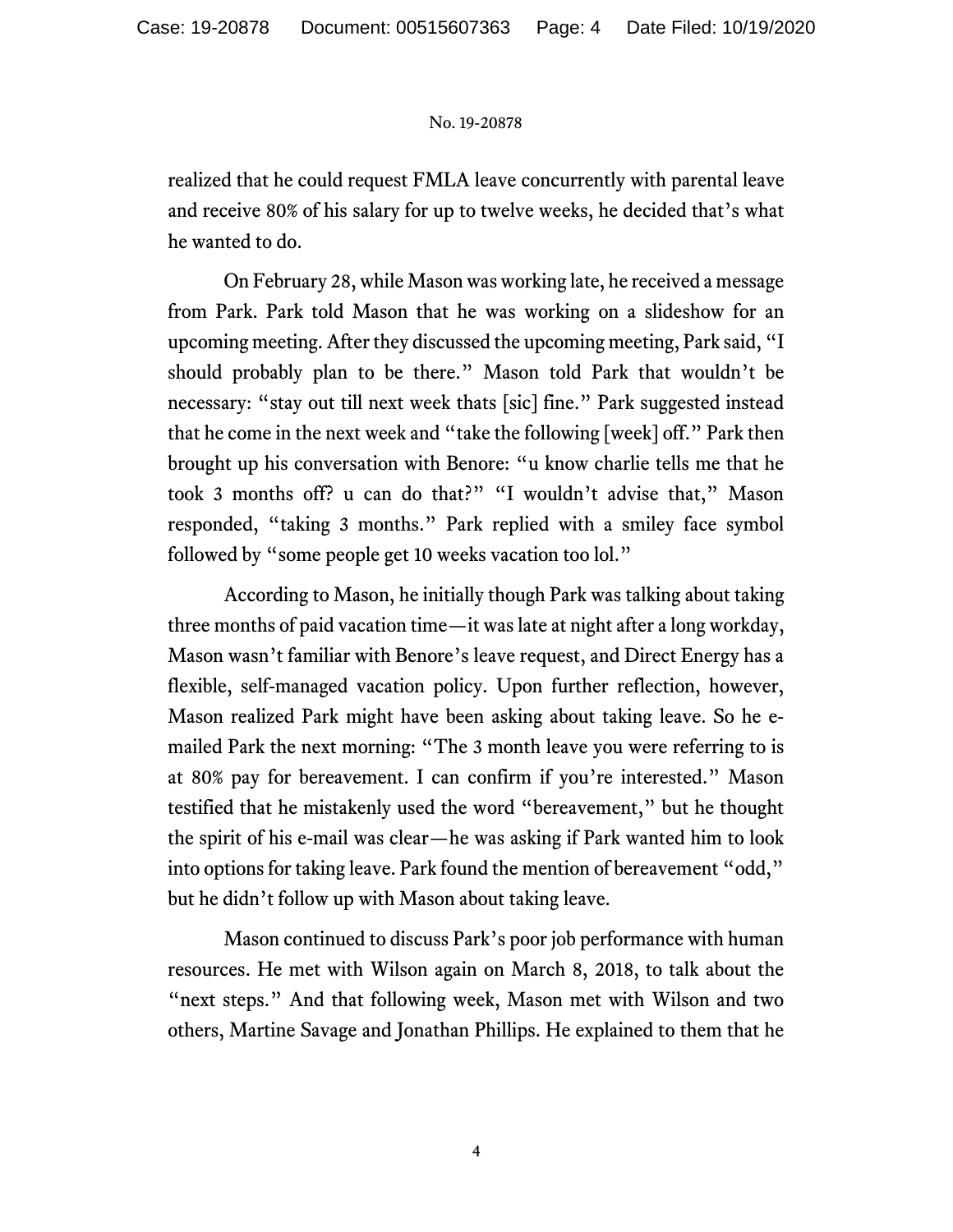counseled Park about his performance during Park's 2017 review and reiterated those concerns with Park in February 2018. The next day, Mason gave Wilson, Savage, and Phillips copies of e-mails proving that he made Park aware of his poor performance on multiple occasions. After reviewing that information, Wilson, Savage, and Phillips approved Mason's decision to fire Park.

Park returned to work on March 12, 2018. Just four days later, however, he got into a wreck with an eighteen-wheeler. Park texted Mason to tell him about the accident, and spent the following week recuperating at home. Park returned to work on March 26.

On March 28, 2018, Park called MetLife for the first time to request FMLA leave. One week later, on April 5, Mason informed Park that he would be terminated, effective June 1, because his performance hadn't improved. That night, Park called MetLife to check the status of his leave request. He asked whether he could take the twelve weeks of leave intermittently and, if so, whether that would give him job protection for a full year. The next day, a MetLife representative confirmed that Park could take FMLA childbonding leave intermittently. MetLife formally approved Park's request for twelve weeks of intermittent FMLA child-bonding leave on April 19, 2018. But Park didn't notify any of his managers about that approval or take any FMLA leave before his last day at Direct Energy.

A few months later, Park sued Direct Energy for FMLA violations. He claimed that Direct Energy interfered with his attempts to take FMLA leave and then fired him in retaliation. In response, Direct Energy filed a counterclaim for breach of contract, seeking \$7,600 for unpaid airconditioning services provided to Park. Following discovery, Park and Direct Energy filed cross-motions for summary judgment. The district court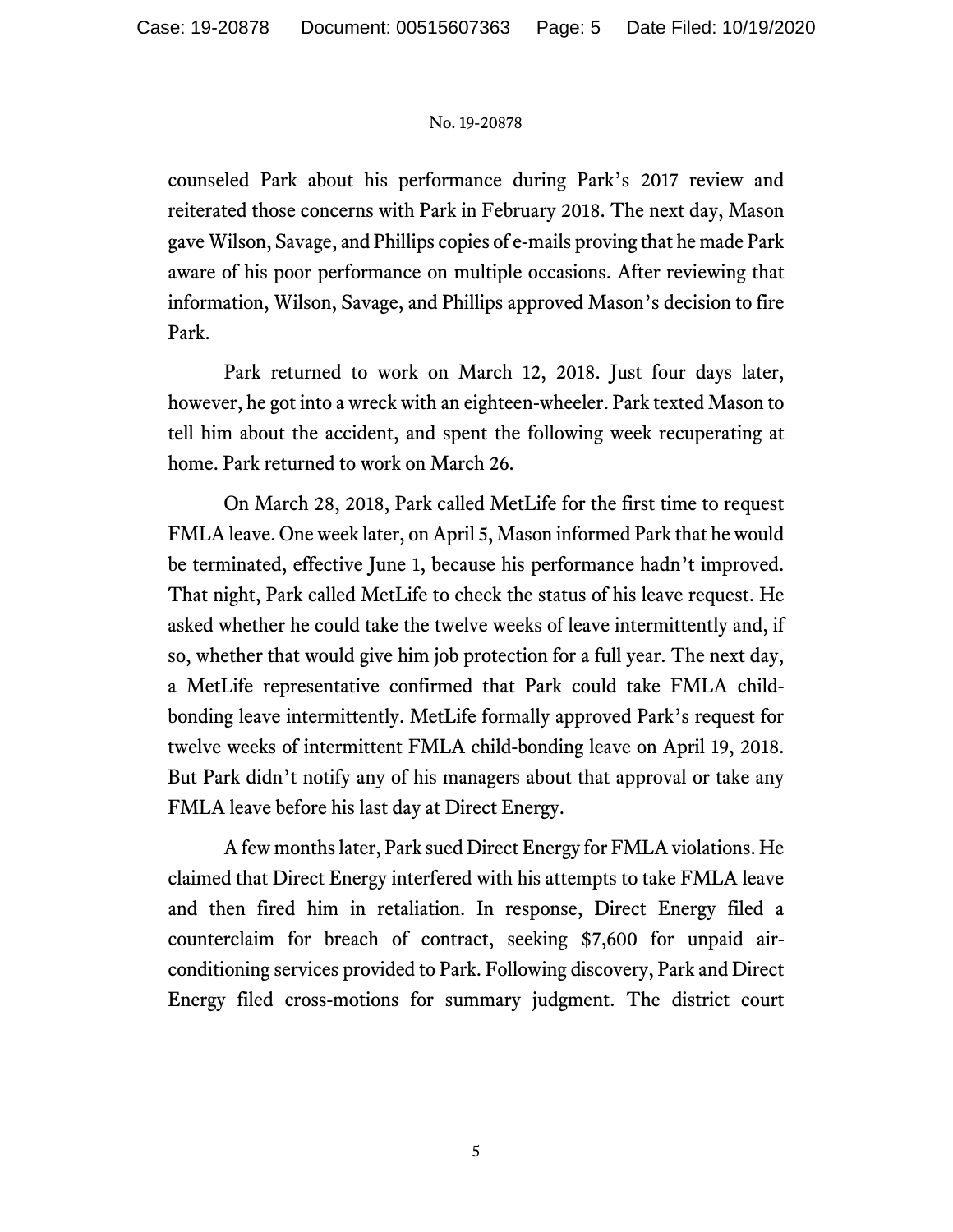granted the motions and dismissed both parties' claims. Park and Direct Energy appealed.

# II.

We review a district court's grant of summary judgment de novo. *Rogers v. Bromac Title Servs., L.L.C.*, 755 F.3d 347, 350 (5th Cir. 2014). Summary judgment is proper when there's "no genuine dispute as to any material fact and the movant is entitled to judgment as a matter of law." *Id.* (quoting Fed. R. Civ. P. 56(a)). We construe all facts and inferences in the light most favorable to the nonmovant, but the nonmovant can't defeat summary judgment with conclusory allegations, unsupported assertions, or only a scintilla of evidence. *Id.*

# III.

The FMLA has two distinct types of provisions: prescriptive and proscriptive. *Amedee v. Shell Chem., L.P.*, 953 F.3d 831, 834 (5th Cir. 2020). The prescriptive provisions "create a series of entitlements or substantive rights." *Id.* (quoting *Shirley v. Precision Castparts Corp.*, 726 F.3d 675, 681 (5th Cir. 2013)). Under the FMLA, eligible employees are entitled to twelve weeks of unpaid leave in a twelve-month period for certain qualifying reasons, such as to care for a newborn child. 29 U.S.C. § 2612(a)(1)(A). An employer may not interfere with the exercise of any right provided under the FMLA. *Id.* § 2615(a)(1). The proscriptive provisions, on the other hand, protect employees from discrimination or retaliation for exercising or trying to exercise their FMLA rights. *Amedee*, 953 F.3d at 834; *see also* 29 U.S.C. § 2615(a)(2); 29 C.F.R. § 825.220(c).

At times, we've described claims brought under  $\S$  2615(a)(1) for violations of the prescriptive provisions as "interference" claims and those brought under  $\S$  2615(a)(2) for violations of the proscriptive provisions as "retaliation" claims. *Bryant v. Tex. Dep't of Aging & Disability Servs.*, 781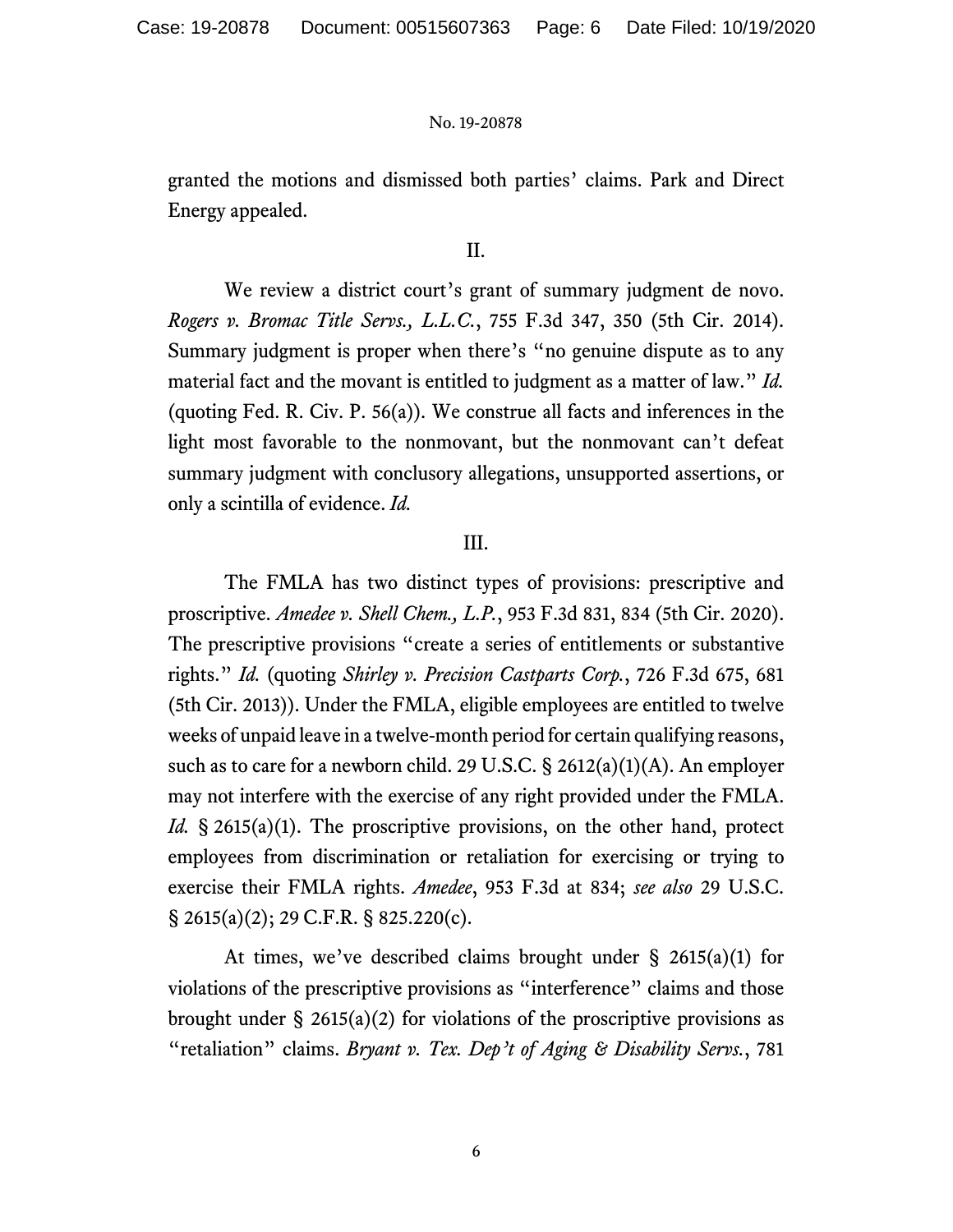F.3d 764, 768 (5th Cir. 2015) (citing *Cuellar v. Keppel Amfels, L.L.C.*, 731 F.3d 342, 349 n.2 (5th Cir. 2013) (Elrod, J., concurring) (collecting cases)). Park adopts the interference and retaliation labels and asserts both types of claims.

A.

We begin with Park's interference claims. An FMLA interference claim requires proof that the employer "interfered with, restrained, or denied" the plaintiff's exercise or attempt to exercise his FMLA rights and that the violation prejudiced him. *Acker v. Gen. Motors, L.L.C.*, 853 F.3d 784, 788 (5th Cir. 2017) (citation omitted). To make a prima facie case of interference, a plaintiff must show that (1) he was an eligible employee, (2) his employer was subject to the FMLA, (3) he was entitled to FMLA leave, (4) he notified his employer of his intent to take FMLA leave, (5) his employer interfered with his exercise of FMLA rights, and (6) he was prejudiced as a result. *See Tatum v. S. Co. Servs.*, 930 F.3d 709, 713 (5th Cir. 2019); *see also Ragsdale v. Wolverine World Wide, Inc.*, 535 U.S. 81, 89 (2002) (requiring a showing of prejudice to prevail on a FMLA interference claim). Park contends that Direct Energy interfered with his exercise of FMLA rights in four ways.

First, Park claims that Direct Energy interfered by discouraging him from taking the full three months' leave. Interference includes not only refusing to authorize FMLA leave but also "discouraging an employee from using such leave." *Cuellar*, 731 F.3d at 346 (per curiam) (quoting 29 C.F.R. § 825.220(b)). As evidence of discouragement, Park points to Mason's comment that he "wouldn't advise . . . taking 3 months" off.[1](#page-6-0) Considering

<span id="page-6-0"></span> $1$  In an affidavit, Park contends that he was also discouraged from taking leave when Mark Baker, a senior vice president who wasn't in Park's chain of command, allegedly told him "that he supposed [Park] would be taking 'the usual two weeks' to be with [his] son and wife after childbirth." Park didn't mention this comment in his complaint, and he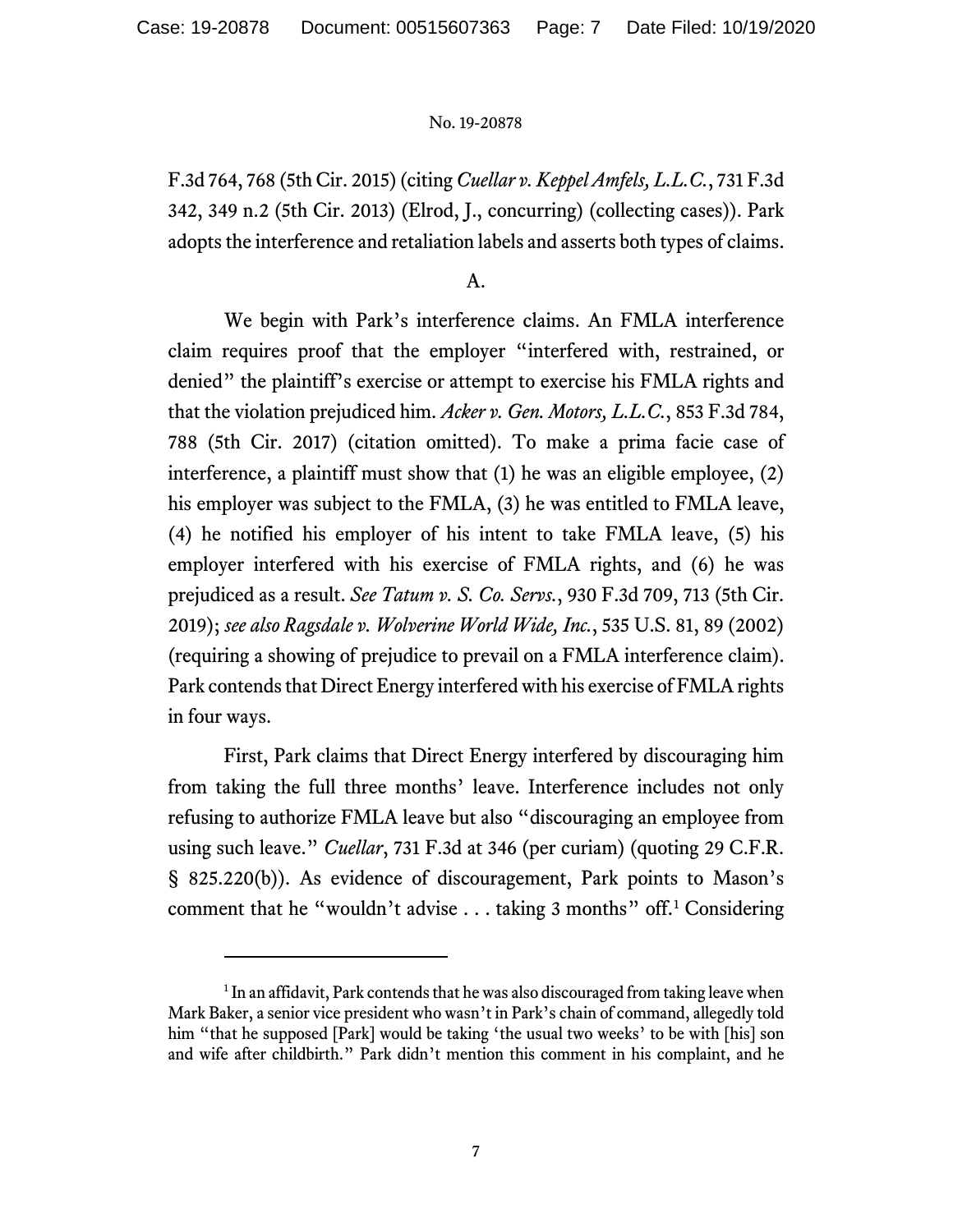the full context of the conversation and the fact that Mason affirmatively tried to help Park secure three months' leave the very next day, this innocuous comment wouldn't discourage any reasonable employee from exercising FMLA rights. Park also fails to show prejudice. Despite Mason's comment, Park requested twelve weeks of intermittent child-bonding leave, and MetLife approved his request in full.[2](#page-7-0) *See De La Garza-Crooks v. AT&T*, 252 F.3d 436 (5th Cir. 2001) (unpublished) (observing that "[a] plaintiff suffers no FMLA injury when she receives all the leave she requests" (quoting *Graham v. State Farm Mut. Ins. Co.*, 193 F.3d 1274, 1275 (11th Cir. 1999))).

Second, Park claims that Direct Energy interfered by requiring him to continue performing work during the two weeks of paid time off that he took after his son's birth. "Giving employees the option to work while on leave does not constitute interference with FMLA rights so long as working while on leave is not a condition of continued employment." *D'Onofrio v. Vacation Publ'ns, Inc.*, 888 F.3d 197, 210 (5th Cir. 2018). Although Mason did ask Park to complete some minimal tasks from home, Park "never expressed reservations to [Mason] about performing work." *Massey-Diez v. Univ. of Iowa Cmty. Med. Servs., Inc.*, 826 F.3d 1149, 1159 (8th Cir. 2016). And there's

testified during his deposition that *he* told Baker that he was "contemplating a couple of weeks off"-not the other way around. Parties can't defeat summary judgment with affidavits that impeach sworn testimony without explanation. *S.W.S. Erectors, Inc. v. Infax, Inc.*, 72 F.3d 489, 495 (5th Cir. 1996).

<span id="page-7-0"></span><sup>&</sup>lt;sup>2</sup> Although Park testified, and the record confirms, that Direct Energy agreed to let him take twelve weeks of intermittent child-bonding leave, he later claimed in an affidavit that "MetLife was very confusing in its administration of the newborn leave processes, initially informing me that I could get intermittent leave . . . but later informing me that I could not." Neither Park's affidavit nor his brief points to any record evidence showing that MetLife told him that he couldn't take intermittent leave. Because Park's affidavit directly contradicts his deposition testimony as well as the transcripts of his phone calls with MetLife and the letter approving his request, it doesn't create a genuine dispute of fact on this point. *See S.W.S. Erectors*, 72 F.3d at 495.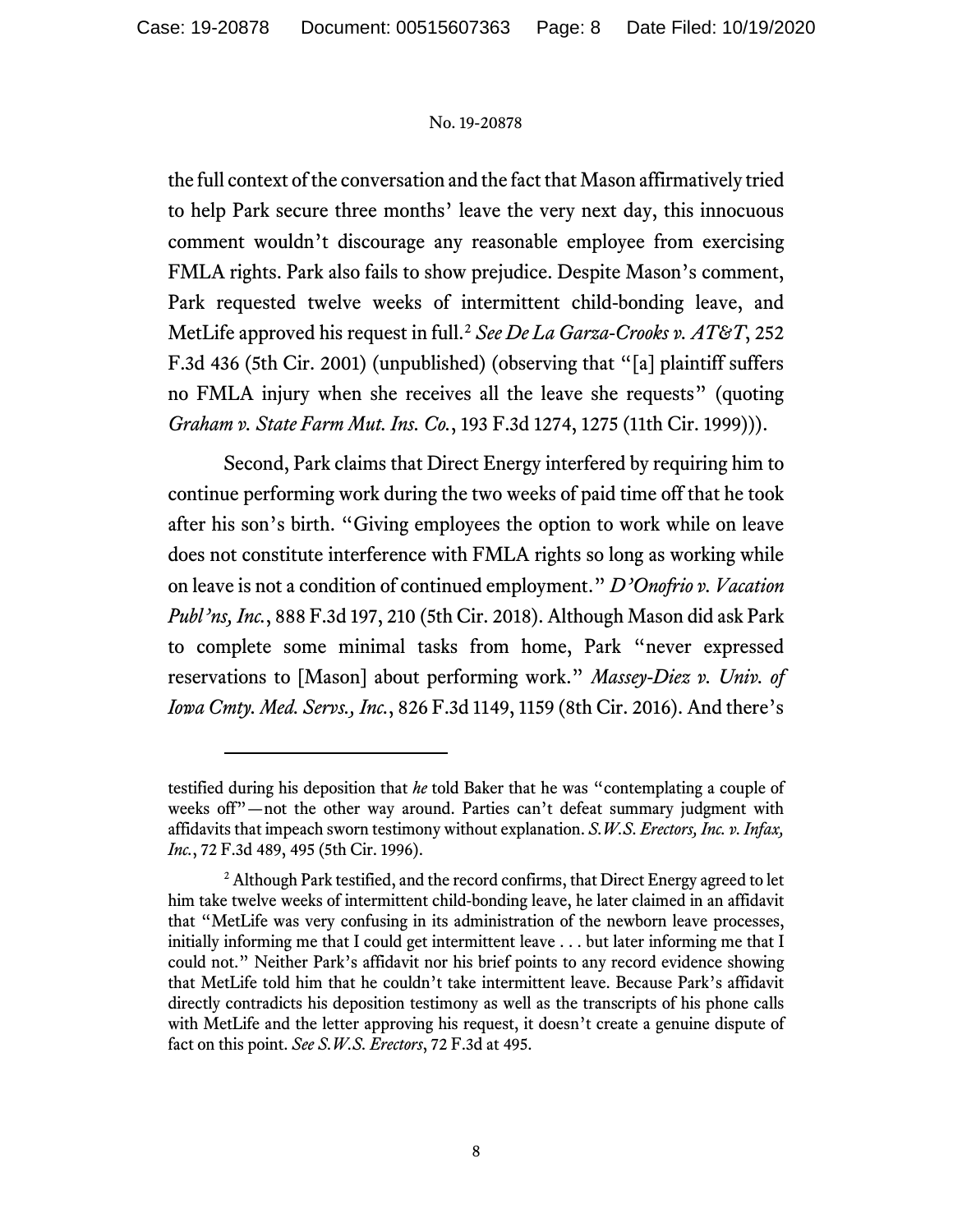no evidence that Mason required Park to work during his time off as a condition of continued employment. *See id.* According to Park, Mason testified during his deposition that he expected Park to perform work assigned to him "as a condition of his continued employment." That's misleading. Mason agreed that he generally expects his employees to perform work assigned to them as a condition of employment, but he made it very clear—more than once—that he was speaking broadly about his expectations of his employees in general, not about the two-week period that Park took off.

Third, Park claims that Direct Energy interfered by not giving him an individualized notice of his FMLA rights for his "serious health condition" after his car accident. When an employer "acquires knowledge that an employee's leave may be for an FMLA–qualifying reason, the employer must notify the employee of the employee's eligibility to take FMLA leave within five business days, absent extenuating circumstances." 29 C.F.R. § 825.300(b)(1). Failure to give the required notice "may constitute" interference. *Id.* § 825.300(e). If the employer gave notice of the employee's eligibility for a different FMLA-qualifying reason during the same twelvemonth period and the employee's eligibility status hasn't changed, however, "no additional eligibility notice is required." *Id.* § 825.300(b)(3). Strachan notified Park of his FMLA rights and eligibility in January 2018. As a result, Direct Energy didn't need to provide another eligibility notice when Park told Mason about his accident two months later.

Fourth, Park claims that Direct Energy interfered by trying to induce him to waive his FMLA rights prospectively in a separation agreement. "Employees cannot waive, nor may employers induce employees to waive, their prospective rights under FMLA." 29 C.F.R. § 825.220(d). But Park didn'traise this claim in his complaint; in fact, his complaint doesn't mention the proposed separation agreement at all. So this claim wasn't properly before the district court, and it won't be considered here. *See Cutrera v. Bd.*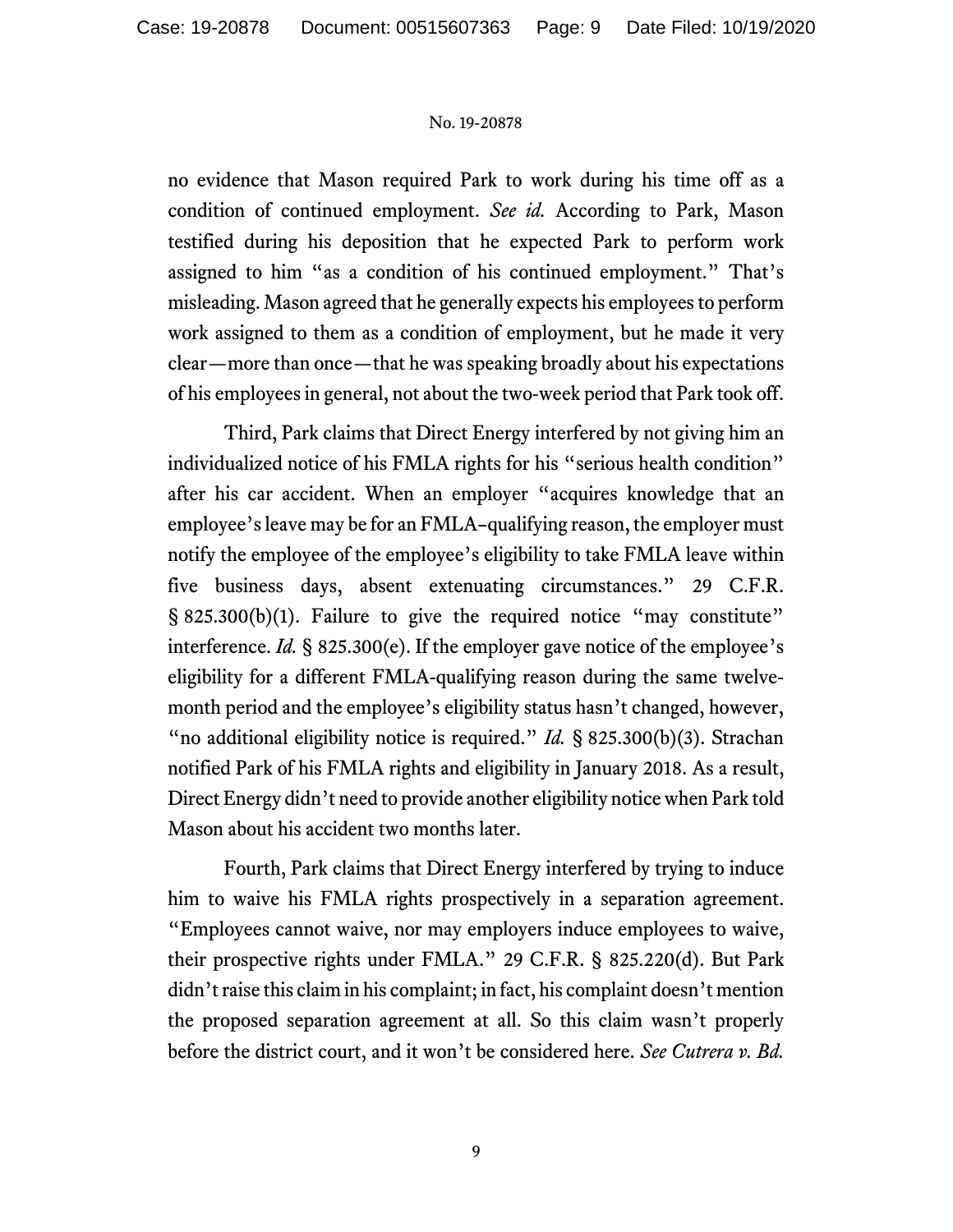*of Supervisors of La. State Univ.*, 429 F.3d 108, 113 (5th Cir. 2005) ("A claim which is not raised in the complaint but, rather, is raised only in . . . a motion for summary judgment is not properly before the court.").

In sum, we hold that the district court didn't err in granting summary judgment in favor of Direct Energy on Park's interference claims.

B.

We turn next to Park's FMLA retaliation claim. In the absence of direct evidence of retaliatory intent, we apply the familiar *McDonnell Douglas* burden-shifting framework to FMLA retaliation claims. *Tatum*, 930 F.3d at 713. Under this framework, the plaintiff must first establish a prima facie case of retaliation by showing that "(1) he engaged in a protected activity, (2) the employer discharged him, and (3) there is a causal link between the protected activity and the discharge." *Amedee v. Shell Chem., L.P.*, 953 F.3d 831, 835 (5th Cir. 2020) (quoting *Tatum*, 930 F.3d at 713). If the plaintiff makes a prima facie case, the burden shifts to the employer to articulate a legitimate, nonretaliatory reason for its decision. *Id.* Once the employer gives a legitimate reason, the burden shifts back to the plaintiff to prove that the employer's stated reason is a pretext for retaliation. *Id.*

Like the district court, we assume without deciding that Park made a prima facie showing of retaliation. The burden thus shifts to Direct Energy to proffer a legitimate, nonretaliatory reason for Park's termination. "'This burden is one of production, not persuasion,' and it involves no credibility assessment." *Musser v. Paul Quinn Coll.*, 944 F.3d 557, 561 (5th Cir. 2019) (quoting *Reeves v. Sanderson Plumbing Prods., Inc.*, 530 U.S. 133, 142 (2000)). Direct Energy offered evidence that it fired Park for his poor job performance. "Job performance is a legitimate, non-retaliatory reason for termination." *Id.* (quoting *LeMaire v. La. Dep't of Transp. & Dev.*, 480 F.3d 383, 391 (5th Cir. 2007)).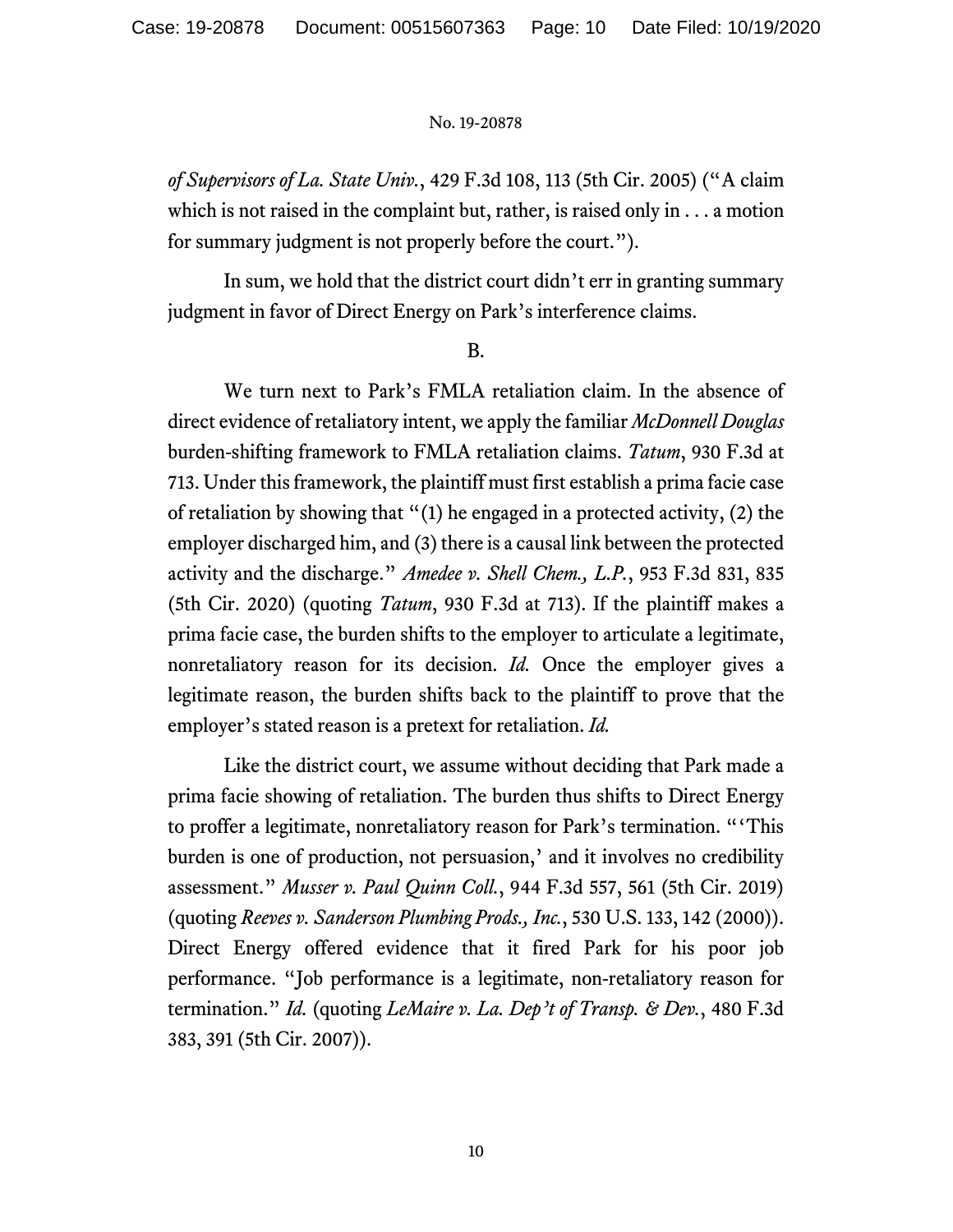Because Direct Energy gave a legitimate reason for its decision, the burden shifts back to Park to show that the stated reason is pretext for retaliation. To avoid summary judgment, Park must show that there is a "conflict in substantial evidence" on this issue. *Id.* (quoting *Hernandez v. Yellow Transp., Inc.*, 670 F.3d 644, 658 (5th Cir. 2012)). "Evidence is 'substantial' if it is of such quality and weight that reasonable and fair-minded men in the exercise of impartial judgment might reach different conclusions." *Id.* at 561–62 (quoting *Hernandez*, 670 F.3d at 658).

As evidence of pretext, Park points to (1) his good performance and recent bonus and raise, (2) Direct Energy's failure to follow its progressive discipline policy before firing him, and (3) Mason's comments about him. Taking this evidence in its totality and in the light most favorable to Park, we find this evidence insufficient to defeat summary judgment.

First, Park's evidence of his supposedly good performance doesn't show that Direct Energy's stated reason for firing him is pretextual. Park points out that his 2017 review rates him as "achieving" expectations. That's true, but Park ignores the parts of the review that are critical of his performance. In fact, the review says that Park "must improve." What's more, Mason told Park's previous supervisor that he would rate Park as "achieving" to give Park the benefit of the doubt for time before he became Park's supervisor, but Mason would have given Park an unsatisfactory rating if it were based on Park's performance since Mason joined the team. Mason made that statement in 2017, before Park ever mentioned a possibility of taking leave. Park's bonus and raise are also irrelevant here. Mason explained that the bonus and raise were tied to Park's 2017 review. The decision to fire Park, however, was based on Park's failure to improve *after* that review.

Park of course disagrees that his performance was deficient, but he misses the point. The issue isn't whether Direct Energy's assessment of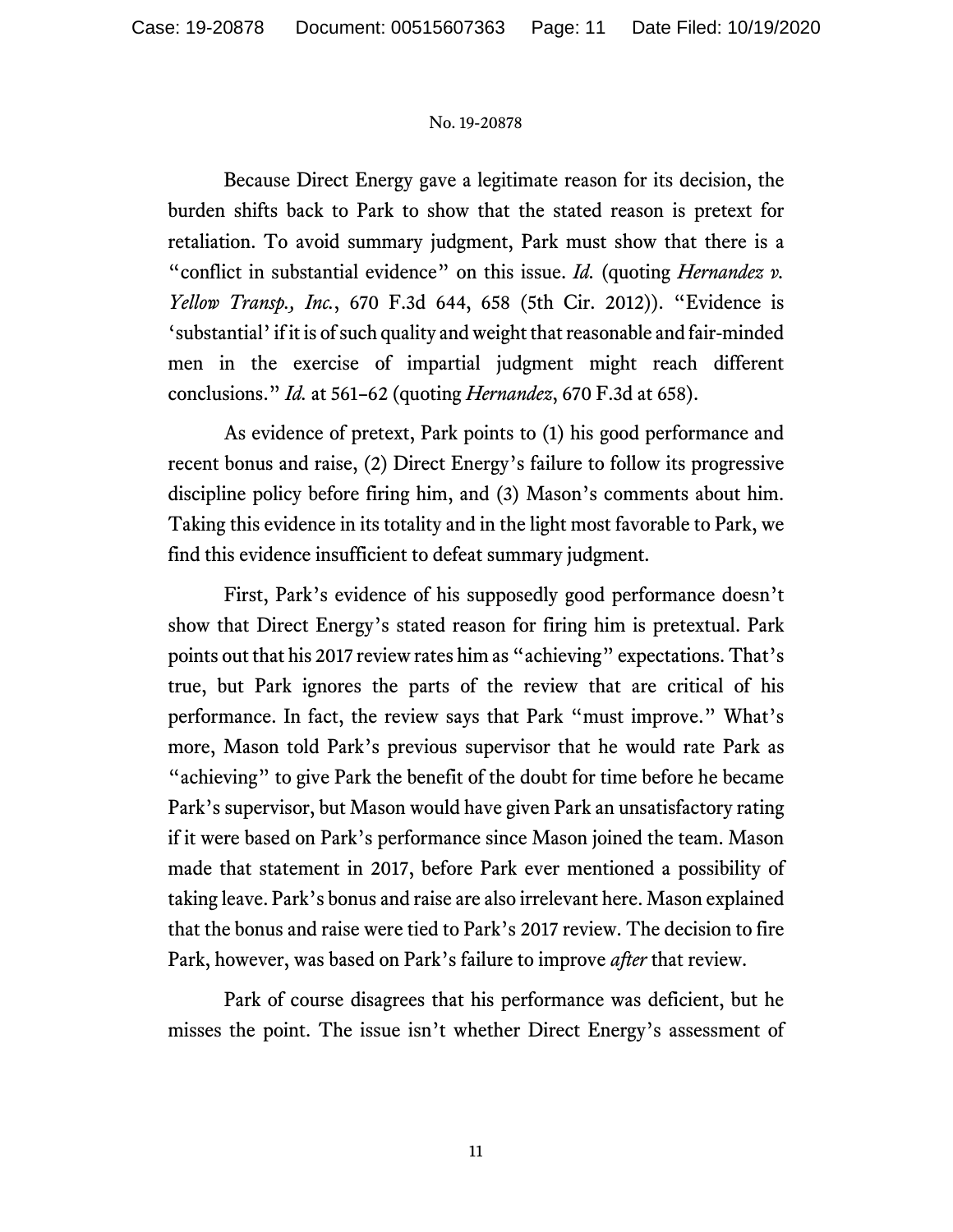Park's performance was correct or fair; the issue is whether Direct Energy's perception of Park's performance was the real reason for his termination. *See Shackelford v. Deloitte & Touche, LLP*, 190 F.3d 398, 408–09 (5th Cir. 1999).

Second, Direct Energy's failure to follow its progressive discipline policy by not giving Park a written warning or putting him on a performance improvement plan doesn't show pretext. "[W]hen an employer opts to have a disciplinary system that involves warnings, failure to follow that system may give rise to inferences of pretext." *Goudeau v. Nat'l Oilwell Varco, L.P.*, 793 F.3d 470, 477 (5th Cir. 2015). Even if the policy isn't mandatory, failure to follow the policy may still raise an inference of pretext if the policy "specifically stat[es] that it should be 'followed in most circumstances.'" *Machinchick v. PB Power, Inc.*, 398 F.3d 345, 354 n.29 (5th Cir. 2005).

Unlike the discipline policy in *Machinchick*, however, Direct Energy's policy clearly states that a supervisor "may combine or skip steps . . . depending on the facts of each situation," and the appropriate level of disciplinary action will vary. *See Taylor v. Peerless Indus. Inc.*, 322 F. App'x 355, 367 (5th Cir. 2009) (unpublished). Wilson also testified that, as a practical matter, Direct Energy doesn't follow the four-step procedure when disciplining director-level employees. Park offered no evidence that Direct Energy "adhered to its disciplinary policies differently" in cases involving other director-level employees. *Turner v. Baylor Richardson Med. Ctr.*, 476 F.3d 337, 346 (5th Cir. 2007). "In the absence of any evidence that [Direct Energy] generally followed the four steps outlined in its disciplinary policy, or that the policy was applied differently to similarly situated employees, the fact that [Direct Energy] did not follow the four steps does not" establish pretext. *Taylor*, 322 F. App'x at 367.

Third, Park points to a comment made by Mason as indirect evidence of pretext. "Around late February 2018," Mason's assistant, Sammie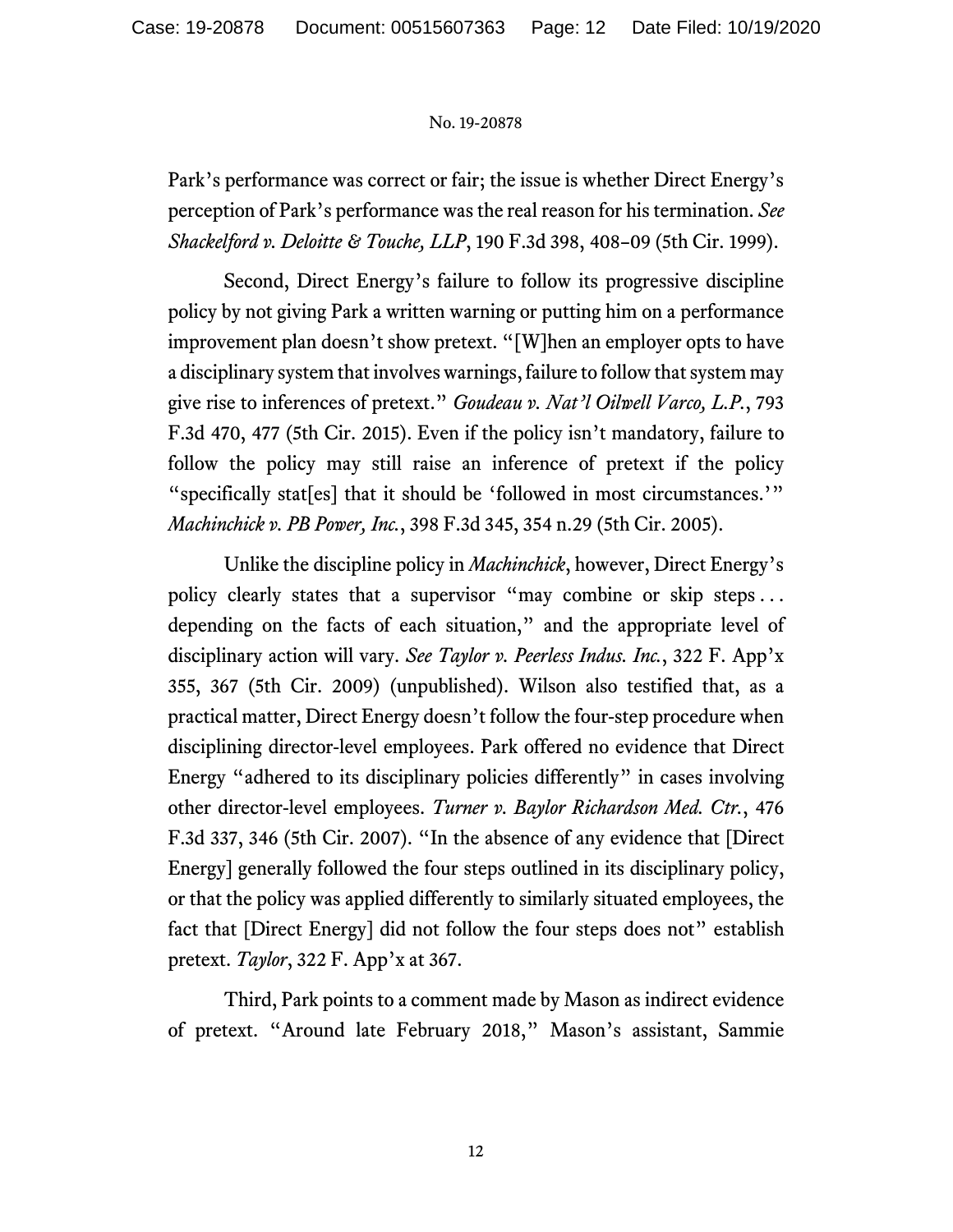Chandler, allegedly overheard Mason tell a coworker that Park was "taking advantage of the system" by trying to take more time off for his newborn son. For workplace comments to be circumstantial evidence of pretext, they generally must show that the decisionmaker, or a person with influence over the decisionmaker, had a discriminatory or retaliatory animus. *Goudeau*, 793 F.3d at 475–76. If the plaintiff hasn't offered "substantial evidence of pretext" alongside the comments, however, we apply a more stringent standard. *Auguster v. Vermilion Par. Sch. Bd.*, 249 F.3d 400, 405 (5th Cir. 2001). In that situation, the comments raise an inference of pretext only if they are (1) related to the plaintiff or protected class at issue, (2) proximate in time to the challenged employment decision, (3) made by a person with authority over the decision, and (4) related to the decision. *Jackson v. Cal-W. Packaging Corp.*, 602 F.3d 374, 380 (5th Cir. 2010).

Mason's comment about Park's "taking advantage of the system" doesn't show a retaliatory animus against Park for exercising his FMLA rights. [3](#page-12-0)At the time Mason allegedly made that comment, he didn't know that Park intended to take FMLA leave as opposed to paid vacation time. Park never informed Mason that he intended to take FMLA leave. He told Mason only that he "might" take some leave, and he admitted that he wasn't sure when he might take leave or how long that leave might be. *Cf. Wilson v. Noble Drilling Servs., Inc.*, 405 F. App'x 909, 913 (5th Cir. 2010) (unpublished) (holding that the plaintiff's statement to his supervisor that he "might" need to take leave after his baby is born didn't make the supervisor aware of the

<span id="page-12-0"></span><sup>&</sup>lt;sup>3</sup> Park relies on two other comments as well, but they don't merit much discussion: (1) on the day Park's son was born, Mason told a senior vice president that his team would be "a little touch and go for a bit" while Park was away; and (2) on April 9, 2018, when another manager asked if Park could help with financial aspects of a project, Mason told her that Park was "behind right now" and wasn't available to help. No reasonable jury could conclude that these comments show a retaliatory animus.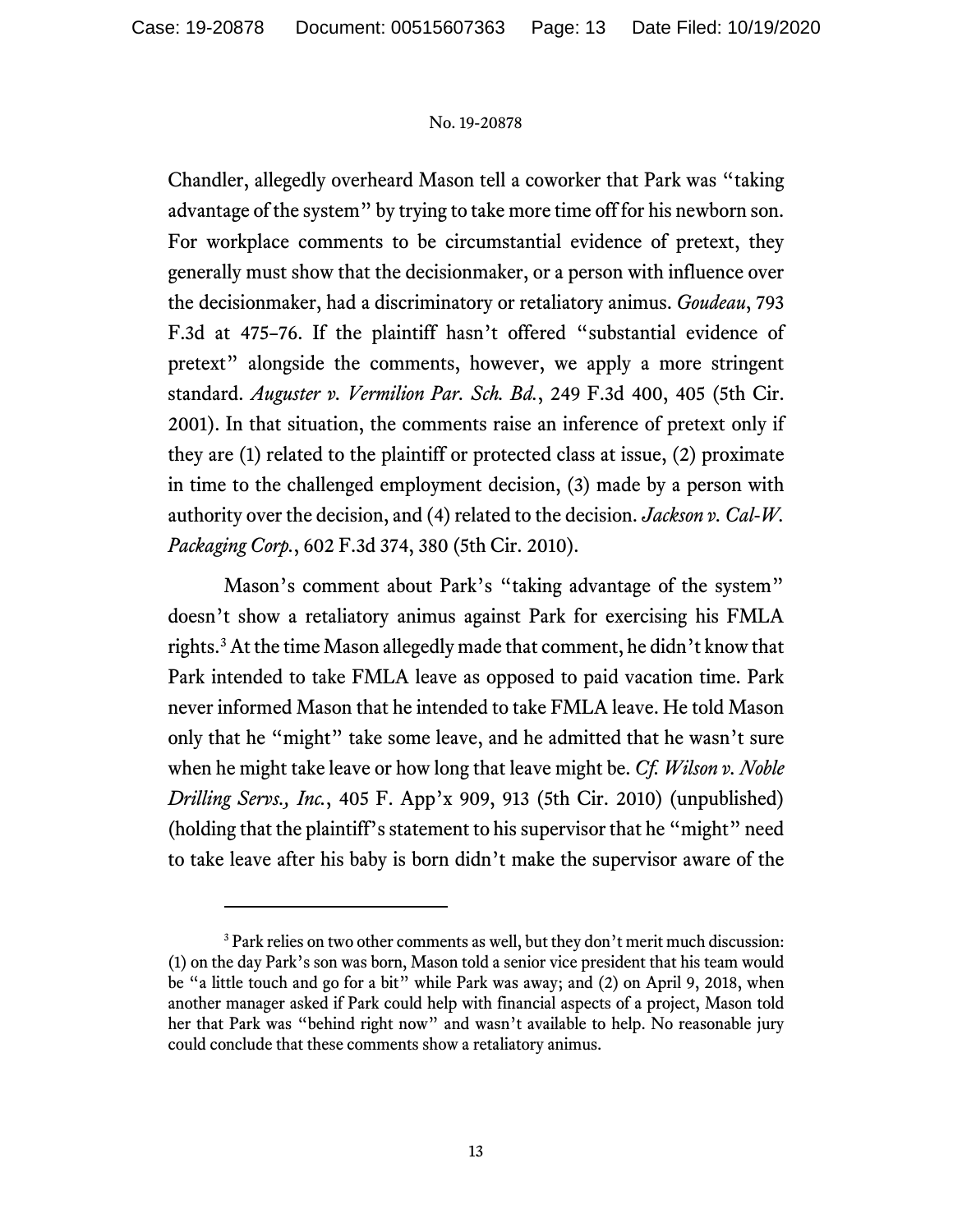plaintiff's intent to take FMLA leave). Because Mason never knew that Park intended to exercise FMLA rights, his comment doesn't suggest that he had a retaliatory animus.

Even if Mason knew that Park intended to take FMLA leave, this comment is insufficient, standing alone, to show pretext. *Compare Richardson v. Monitronics Int'l, Inc.*, 434 F.3d 327, 335 (5th Cir. 2005) (holding that supervisor's comment, in reference to employee on FMLA leave, that he would "just fire her ass" and "worry about it later" showed a retaliatory animus), *and Russell v. McKinney Hosp. Venture*, 235 F.3d 219, 226 (5th Cir. 2000) (holding that coworker's frequently repeated comment that the plaintiff was an "old bitch" showed a discriminatory animus), *with Waggel v. George Washington Univ.*, 957 F.3d 1364, 1375 (D.C. Cir. 2020) (holding that supervisor's comment that the plaintiff had taken "too much sick leave" didn't raise a genuine issue of material fact on pretext).

Park didn't meet his burden of raising a genuine dispute of fact on pretext, so the district court didn't err in granting summary judgment in favor of Direct Energy on Park's retaliation claim.

# IV.

Finally, we turn to Direct Energy's cross-appeal, which challenges the grant of summary judgment in favor of Park on Direct Energy's counterclaim for breach of contract. Park allegedly owes \$7,600 for air-conditioning services that Airtron, Inc., a subsidiary of Direct Energy, provided in 2017. The district court dismissed Direct Energy's counterclaim because the relevant contract was between Park and Airtron, not Direct Energy.

Before reaching the merits of Direct Energy's cross-appeal, however, we must assess jurisdiction. Although Park never questioned the district court's jurisdiction over the counterclaim, we have a duty to raise the issue